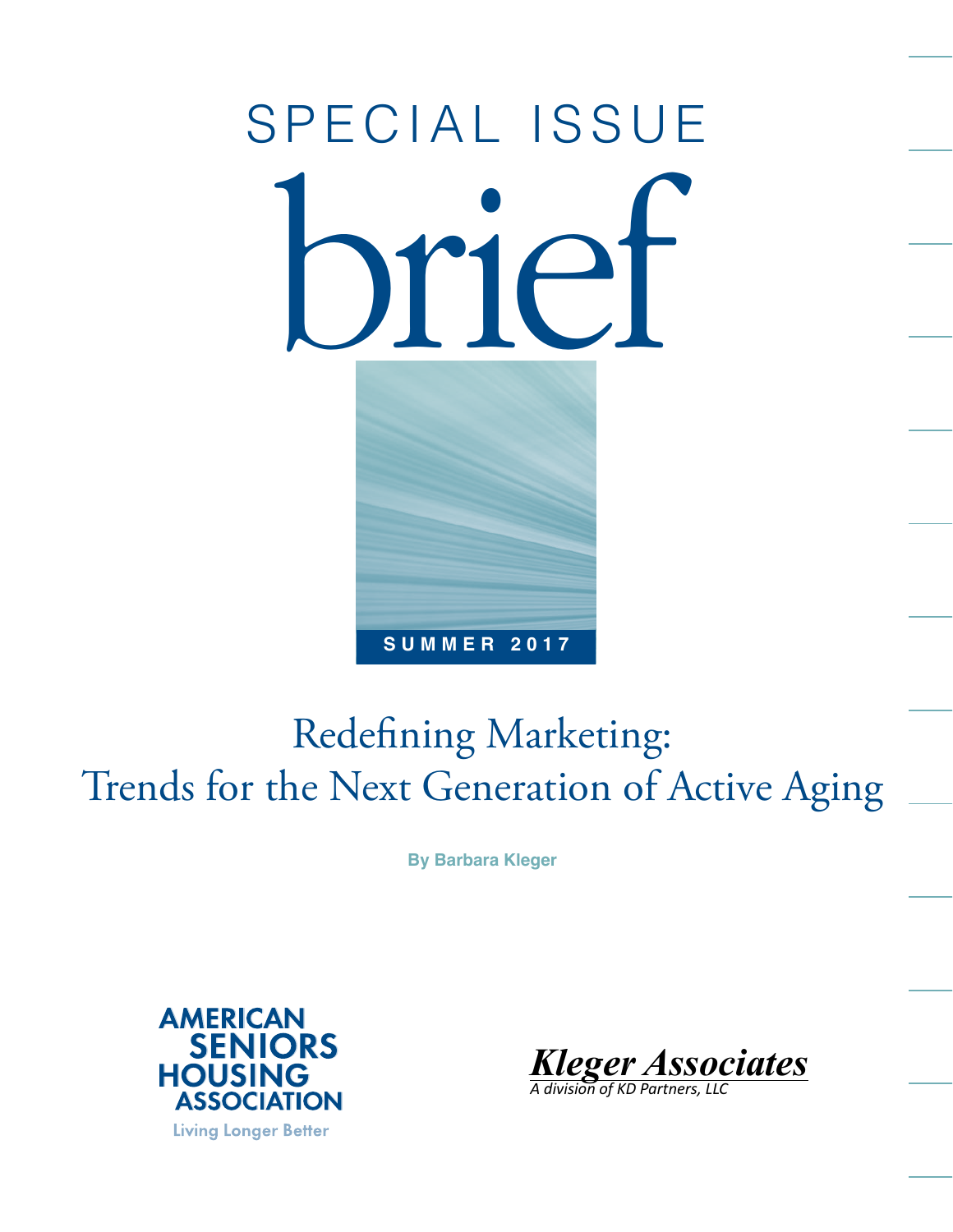# TABLE OF CONTENTS

| <b>INTRODUCTION</b>                                                            |                 |
|--------------------------------------------------------------------------------|-----------------|
| The New Demographics                                                           |                 |
| <b>REDEFINING TERMINOLOGY</b>                                                  | 3               |
| Redefining CCRCs: The LifePlan Community                                       | 3               |
| <b>Redefining the Consumers</b>                                                | $\overline{3}$  |
| Redefining Retirement: Aging vs. Reinventing                                   | 4               |
| Redefining Marketing: Marketing vs. Real-time, Responsive Storytelling         | 4               |
| Redefining Sales: Transactions vs. Relationships                               | 5               |
| REACHING THE NEXT GENERATION: THE MEANS MATCH THE MESSAGE                      | 6               |
| Where Baby Boomers Get Their Information                                       | 6               |
| Word-of-Mouth in Modern Marketing                                              | 6               |
| Traditional and Digital Tactics: Strength in Numbers                           | $\overline{7}$  |
| Social Media                                                                   | 9               |
| Building a Story that Sells: Intersection of Qualitative and Quantitative Data | $\mathbf{H}$    |
| <b>Website and Social Media Analytics</b>                                      | 12              |
| Using Social Media to Build Relationships                                      | 3               |
| <b>Video Rich Content</b>                                                      | 4               |
| THE REDEFINED SALES PROCESS                                                    | 4               |
| Building a Relationship vs. Furthering the Sale                                | $\overline{14}$ |
| Looking Ahead                                                                  | 15              |
| <b>ENDNOTES</b>                                                                | 16              |

<sup>© 2017</sup> The American Seniors Housing Association

All rights reserved. The text portions of this work may not be reproduced or transmitted in any form or by any means, electronic or mechanical, including photocopying, recording, or by information storage and retrieval system without permission in writing from the publisher.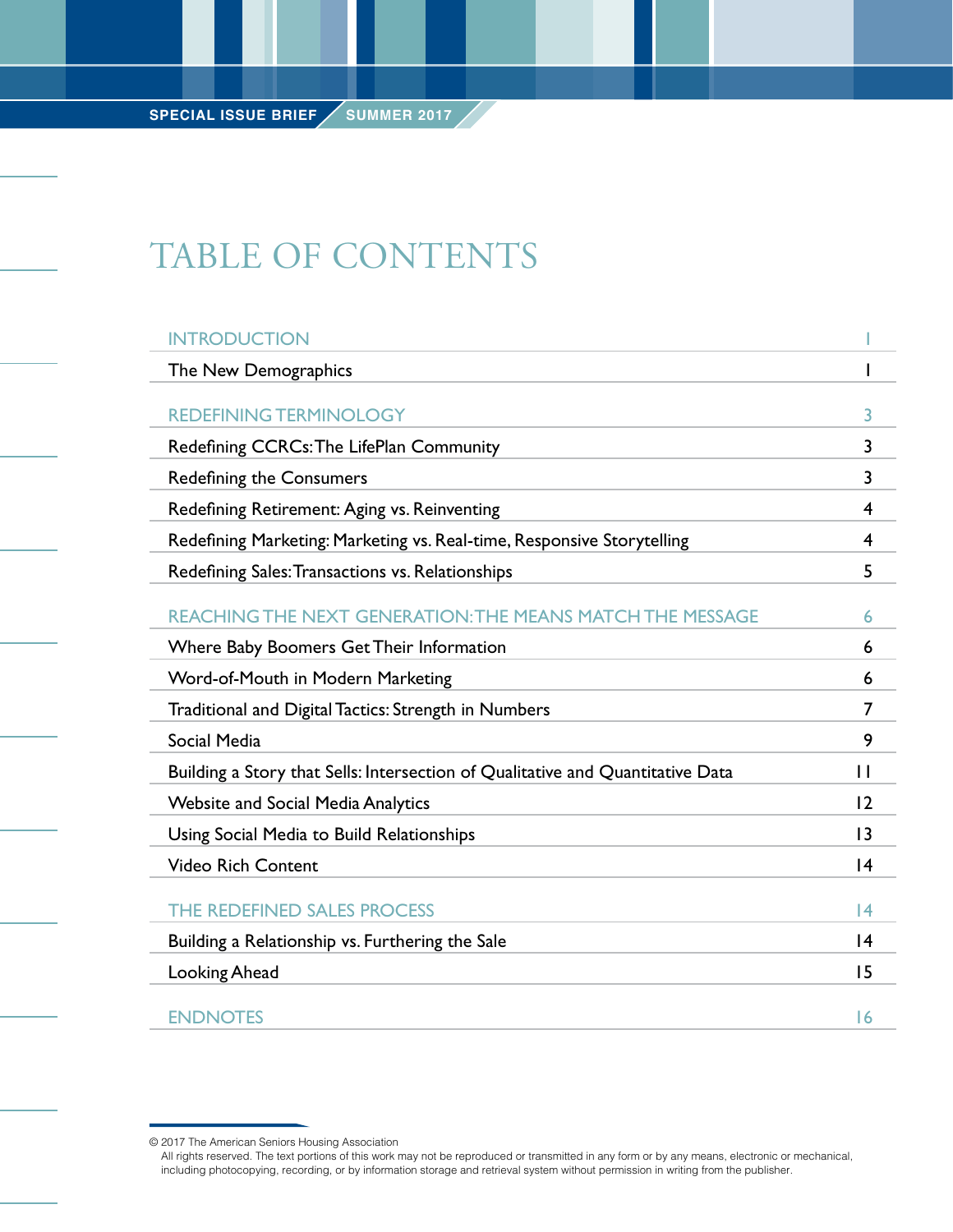# Redefining Marketing: Trends for the Next Generation of Active Aging

# **INTRODUCTION**

Marketing trends in the coming years will spring forth from the concept of redefinition and align with the unique generational value system of baby boomers. The incoming generation of retirees — and the influencers of today's prospects and residents — value youth, exuberance, and the concept of unlimited potential. At the center of consumer culture for their entire lives, they bring with them the expectation that all is forthcoming, and all will be tailored to their needs and desires. Retirement for them will not be a time to fade away. Rather, it will be a time to **reinvent and redefine**.

Active aging communities and senior communities alike must embrace this concept of redefinition, first by developing a keen and nuanced understanding of their new customers through comprehensive market research, and then transforming that understanding into highly targeted, emotionally charged marketing concepts. This means a *literal* redefinition of terminology, marketing methods and outlets, and sales approaches in order to reach and inspire the next generation.

For CCRCs / LifePlan Communities and Independent Living operators, meeting Baby Boomers' high expectations for personalized services and a personalized marketing experience — an experience that doesn't even feel like marketing — is paramount.

#### **The New Demographic**

The influx of new retirees that began at the dawn of this decade will continue for the next seven years, with 10,000 Baby Boomers a day turning 65. At the center of consumer culture for their entire lives, they bring with them high expectations for service that is not just steered toward them generationally, but fully customized for them personally.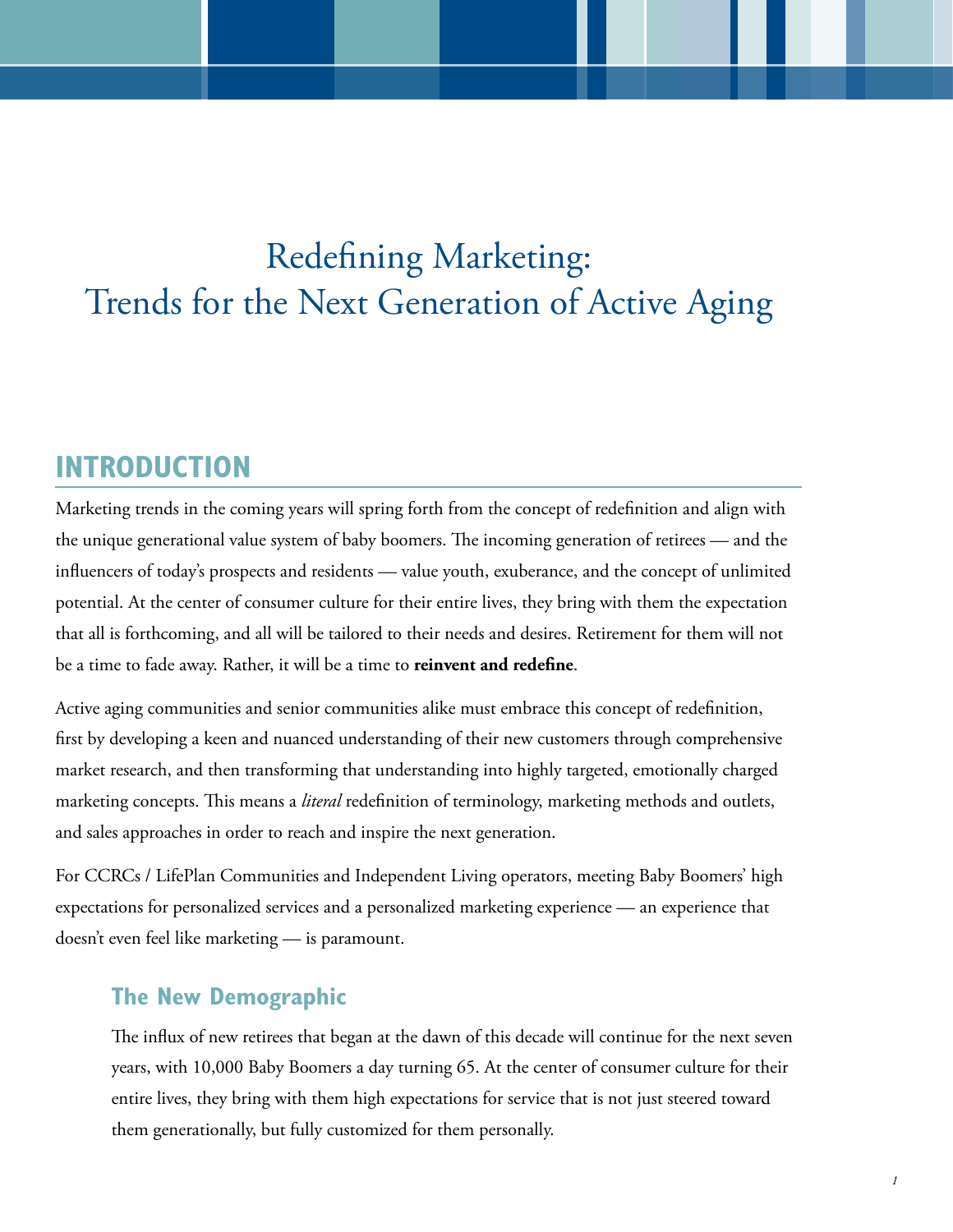#### *U.S. Population Age 65+ (in Thousands)*

Source: U.S. Census Bureau



#### *% of Population with Bachelors Degree +*

Source: Pew Research Center, 2014



*2*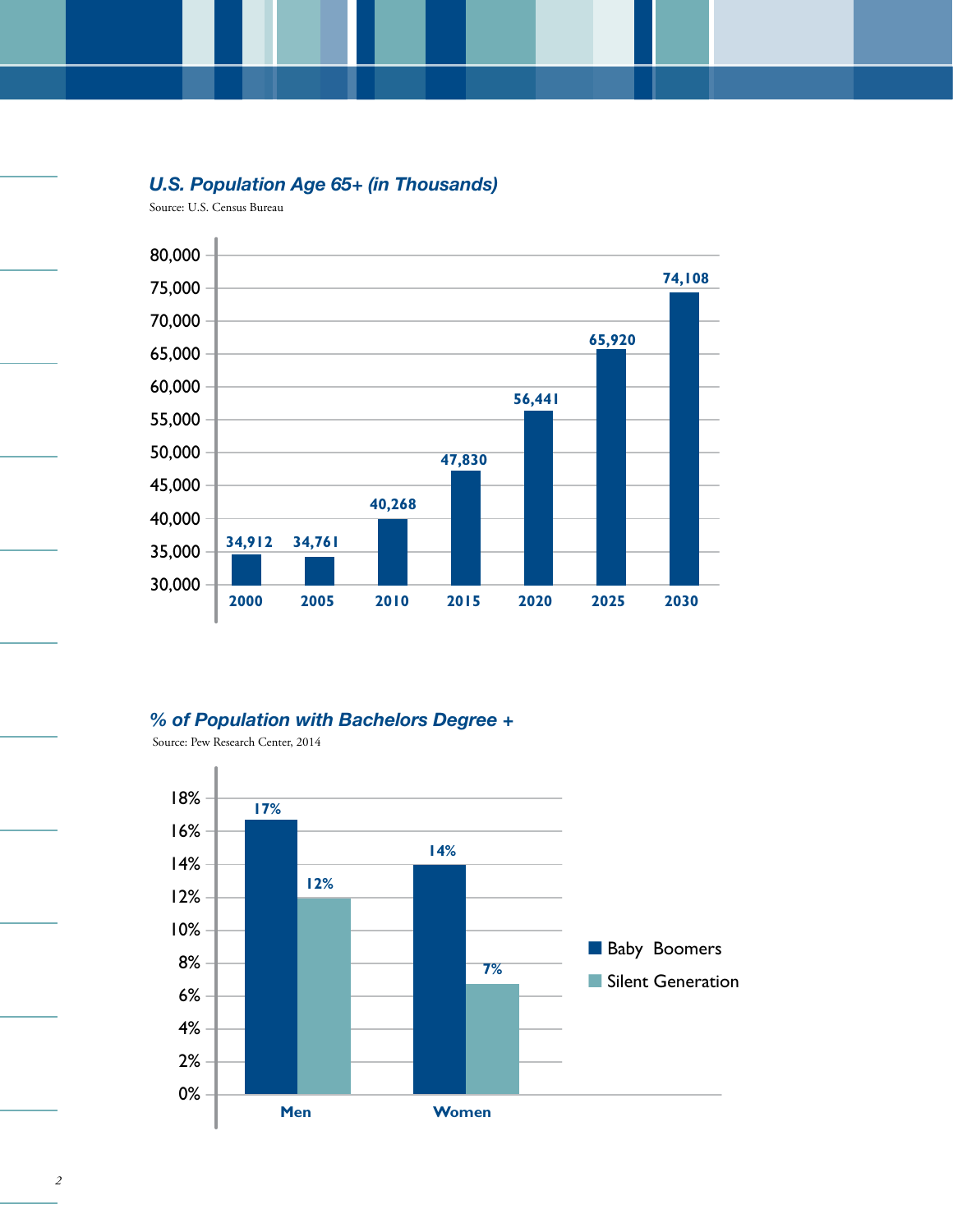Baby Boomers are generally better educated than the generations that preceded them, with smaller families to provide financial and social support. The values that influence their consumer behavior vary significantly from their parents as well: where their parents were inclined to respect institutions and accept what was offered, Baby Boomers came of age in an atmosphere that questioned authority and celebrated individuality. To successfully engage them is to celebrate their individuality as they express it  $-$  and redefine it  $-$  in retirement, or non-retirement, as it may be.

## **REDEFINING TERMINOLOGY**

#### **Redefining CCRCs: The LifePlan Community**

To meet the needs of the next generation, traditional CCRCs are shifting from the role of care provider to the role of "vibrant village," supporting the aspirations and ideals of Baby Boomers in retirement. As that role shifts, the terminology is shifting as well to reflect the consumer driven changes in the industry.

Hence, the "LifePlan Community," the first industry-wide movement into the hearts and minds of Baby Boomers. Although just beginning to gain recognition among consumers and operators, the name change is of utmost importance and signifies an important shift in the industry. More than a change in nomenclature, it is an acknowledgement of the changes in services and lifestyle that communities are offering, and to whom. (See www.lifeplancommunities.org)

#### **Redefining The Consumers**

Terms that the industry has taken for granted for decades, such as "senior," "elderly," "aging," and "retirement," are becoming terms of the past.

A generation bent toward youth and individualism simply will not call itself "senior," or "elderly." These terms could apply to any generation as it ages. Baby Boomers are Baby Boomers, and they will be so throughout the many stages of their lives.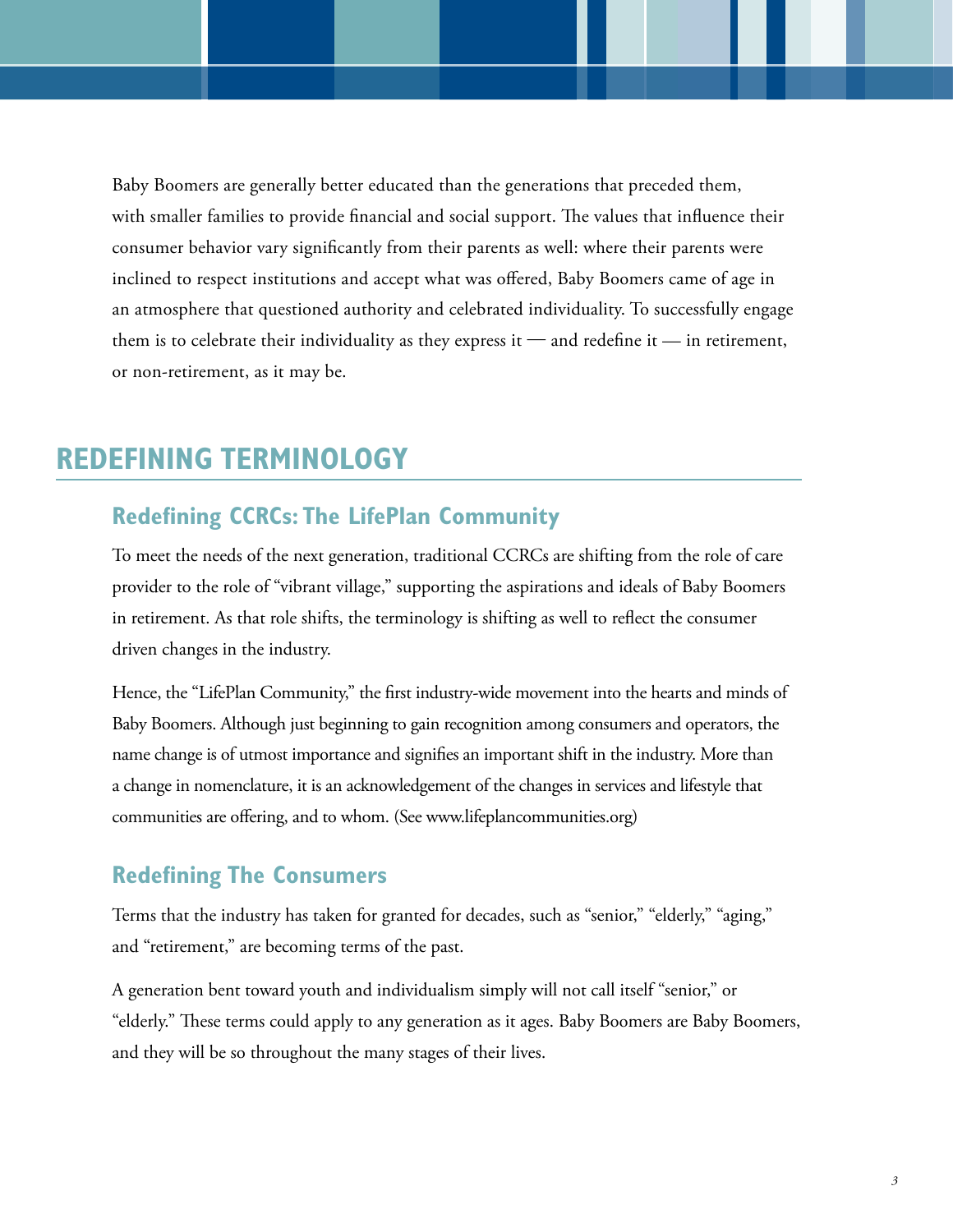#### **Redefining Retirement: Aging vs. Reinventing**

Creating options for the incoming generation means speaking to them in their own language, a language that speaks to an atmosphere of individual purpose and creativity. Even the term "retirement" itself means something different to Baby Boomers.

Unlike their parents, who anticipated retirement as a time to rest and retreat, Boomers view retirement as a time to reinvent themselves. As they move into retirement, their priorities are adventure, giving back, spending time with family, and downsizing or "right-sizing" their lifestyle. Many are launching second or third careers, volunteering full-time, exploring passions set aside during their householder years, and finding new passions to keep them engaged and fulfilled.

Likewise, as this generation moves into their retirement years they are less motivated by the "care" portion of senior housing options. They know that they may need care one day and are prepared to plan for it, however they are moved in greater numbers by the promise of the next exciting stage of their lives.

## **Redefining Marketing: Marketing vs. Real-time, Responsive Storytelling**

*4*

Today, enlightened marketers consider marketing a **collaborative conversation rather than a monologue.** 

Marketers of active aging communities often see themselves as curing deficiencies and solving problems for their prospects, but Baby Boomers may not believe they have deficiencies or problems. They are more likely to present values, interests, and goals for the next stages of their lives.

Prospects are seeking support in creating a meaningful retirement, rather than a solution to the "problem" of aging. In other words, the model is moving from "what's the matter with you" to "what matters to you."

The tone, then, must shift from consultative to collaborative throughout the marketing process, from a list of facts and features to an exchange of ideas. Speaking to the values and aspirations of a consumer requires a different kind of communication than simply offering solutions to the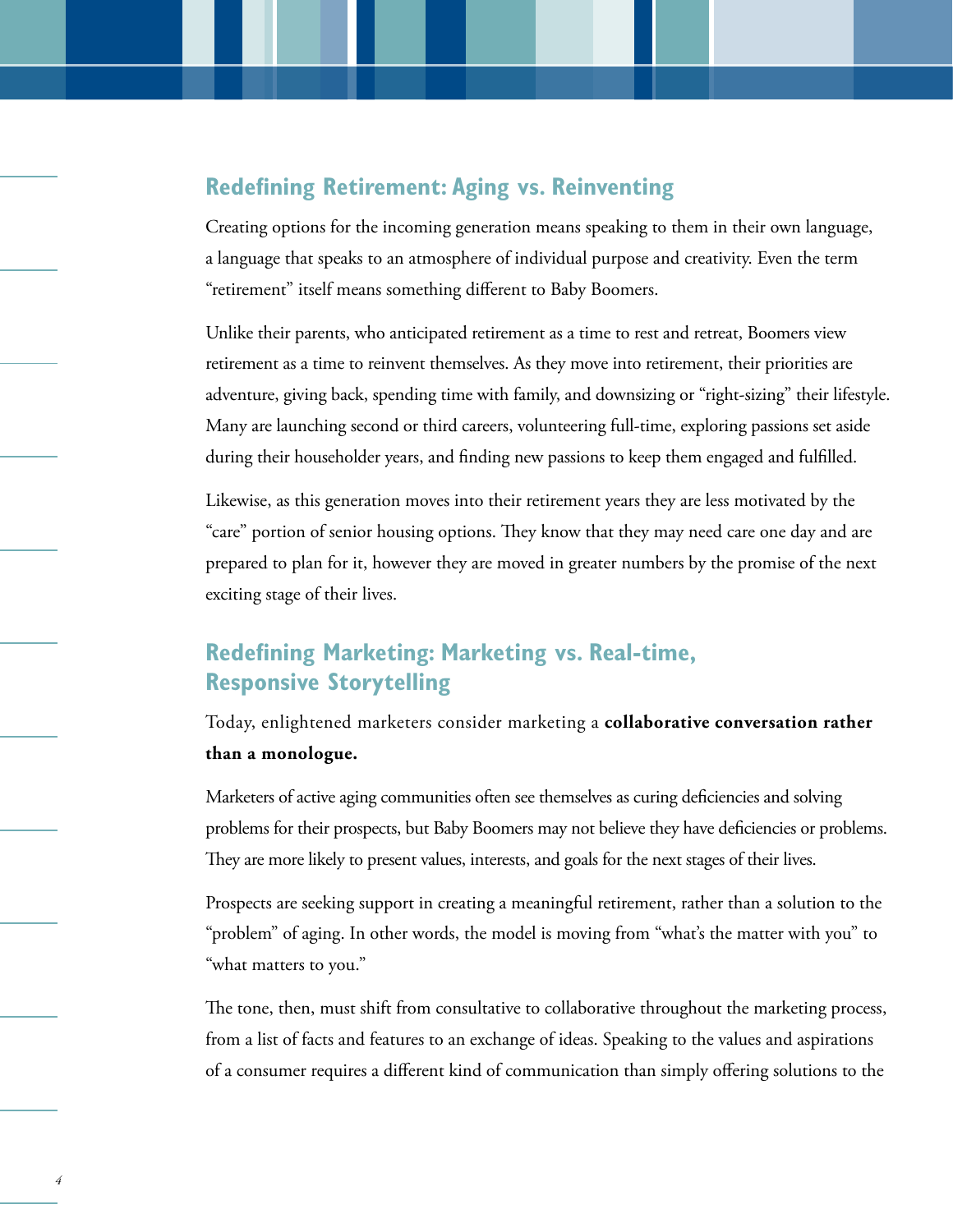problem — for example, the problem of having too much physical work to do in their own home. More powerful is a story about what they could be doing with their time instead: living their dreams and engaging in meaningful activities.

#### *"People buy on emotion and justify the purchase with facts."*

This communication happens on an emotional level rather than a logical level, and centers on storytelling rather than facts. The facts are still present, however they are delivered within a larger narrative that touches emotional motivations.

Research over the past ten years has delivered two key pieces of information about storytelling for the enlightened marketer: 1.) During storytelling, areas of listener's brains activate as *if they were in the story themselves,*<sup>1</sup> and 2.) consumers view advertising more favorably when it is in the form of a narrative. $2$ 

Together, this information is driving a move toward marketing via storytelling. Telling a story into which prospects can insert themselves is an exceptionally powerful method of accessing the emotions that drive the decision to move. **In the process of receiving stories about life in an active aging community, prospects emotionally rehearse what it would be like to live there themselves.** 

Marketing through storytelling means making prospects a part of the story on the website, in social media, in print advertising, and then throughout the sales process.

#### **Redefining Sales: Transactions vs. Relationships**

As the tone of marketing shifts from consultative to collaborative, the sales process shifts as well, from a transactional exchange to a personal relationship. Personal relationships value prospects' unique identities, goals, and aspirations, and address the emotional motivators in their decision-making.

To form personal relationships with prospects, sales people must create real conversations. They must first listen to their prospects' stories about their lifestyle — Baby Boomers expect to be heard and understood. For them, a list of benefits is not enough. Thus, the storytelling that begins in marketing continues into the sales process, and evolves into an exchange of stories and ideas between the prospect and sales person.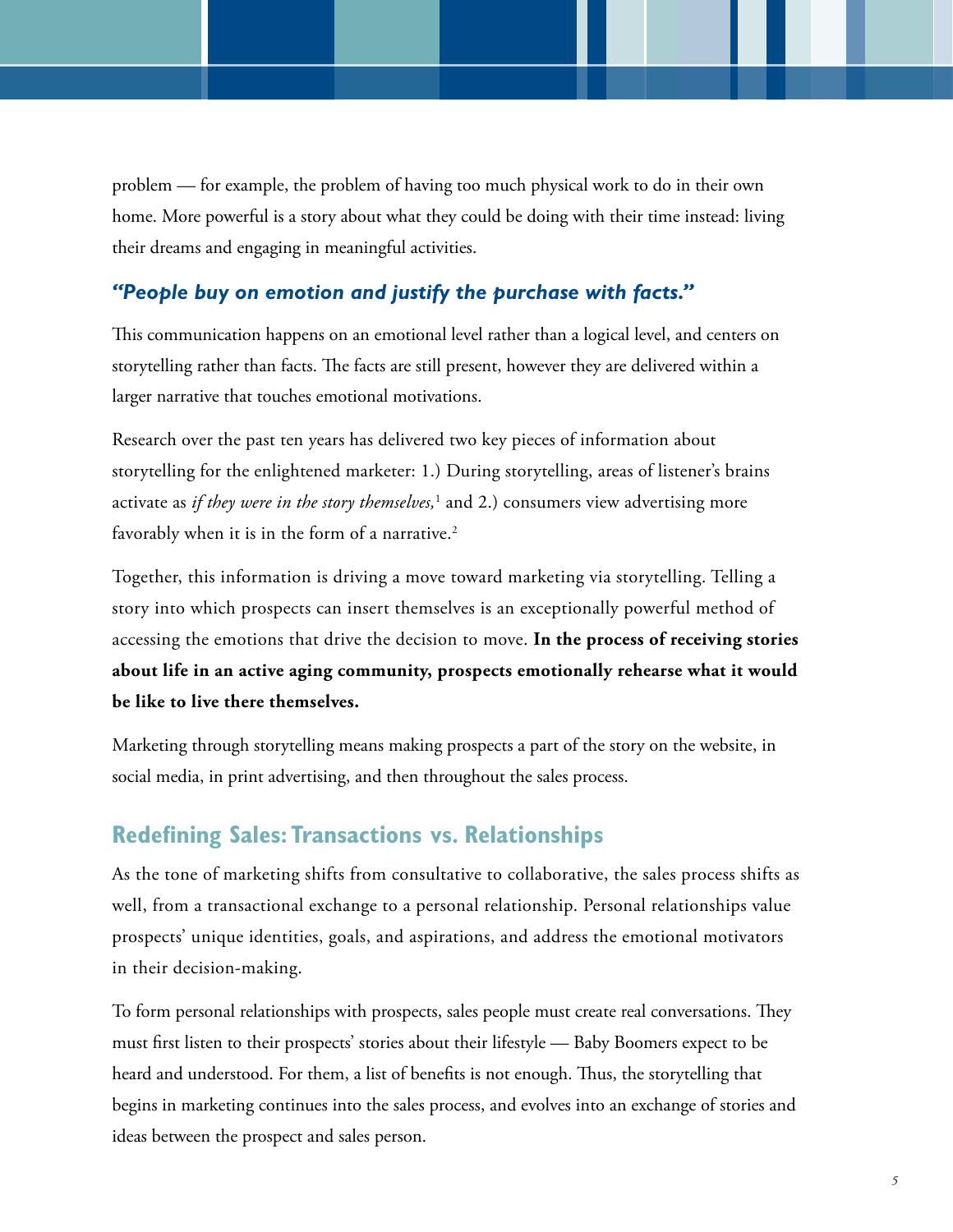# **REACHING THE NEXT GENERATION: THE MEANS MATCH THE MESSAGE**

#### **Where Baby Boomers Get Their Information**

As the messaging for tomorrow's consumers evolves from traditional and fact-based to personal and relationship based, so, too evolves the means by which the consumer is reached. **The message must find Baby Boomers where they are. That includes both traditional media and digital media.** 

Baby Boomers are online researching topics of interest first, however they do still open mail and read print newspapers. Traditional media will continue to be a part of a comprehensive marketing strategy.

#### **Word-of-Mouth in Modern Marketing**

The most powerful source of information and strongest referral always has been "word-of-mouth." That has not changed, however "word-of-mouth" itself has been redefined. Word-of-mouth might now include shares of videos, pictures, and articles on social media, forwarded emails, and blogs. Surprisingly, however, only about 7% of word-of-mouth referrals happen online.<sup>3</sup>

Generating word-of-mouth referrals in the next generation, online and offline, follows the overall trend away from transactions and toward emotional relationships. While traditional referral programs are still effective, keen understanding of the emotional motivators behind sharing is central to increasing word-of-mouth referrals.

#### *"Harnessing the power of word of mouth, online or offline, requires understanding why people talk and why some things get talked about and shared more than others."*

#### *— Jonah Berger, Author of "Contagious"*

According to Jonah Berger, author of *Contagious: Why Things Catch On*, consumers are motivated to share information by the experience of high-arousal emotions (among other factors). Whether it's sharing their own experiences with friends and acquaintances or sharing content online, the emotional state that is evoked is key to the motivation to share.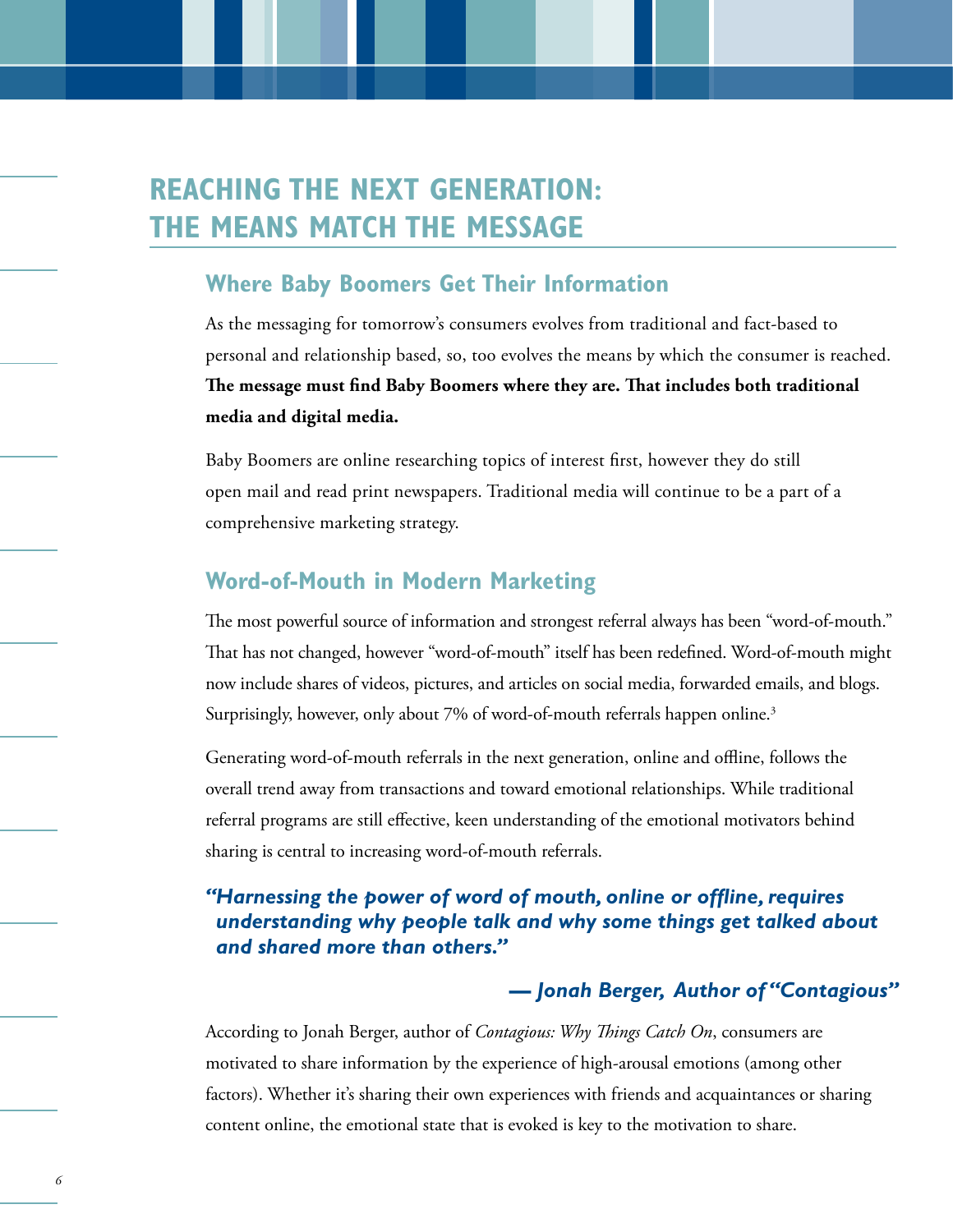High arousal emotions that prompt sharing include awe, excitement, amusement, and anxiety and/or anger. Low-arousal emotions, such as contentment or sadness, are less likely to be shared.

|                 | <b>HIGH AROUSAL</b>                    | <b>LOW AROUSAL</b> |
|-----------------|----------------------------------------|--------------------|
| <b>POSITIVE</b> | Awe<br>Excitement<br>Amusement (humor) | Contentment        |
| <b>NEGATIVE</b> | Anger<br>Anxiety                       | <b>Sadness</b>     |

# **Traditional and Digital Tactics: Strength in Numbers**

Traditional tactics such as newspaper advertising and direct mail continue to be successful with Baby Boomers and are integral to a solid marketing strategy. As previously noted, while Baby Boomers spend a great deal of time online, they still turn to print media at a significant rate (and that rate can vary considerably geographically).

What has been redefined in traditional media is its *purpose*. At one time, a print advertisement or direct mail piece might have been the primary means for reaching consumers. Now, traditional media serves to drive consumers to the information source where they feel most comfortable starting the relationship. For many, that will be the community's website or social media, while others may pick up the phone immediately.

Traditional media is the start of the conversation and a tool for building awareness. It should pique interest and spark the curiosity of consumers enough for them to respond by seeking out more information.

The messages in traditional media and digital media serve to reinforce each other. A consistent, focused, and *emotionally engaging* message that speaks directly to the values and imagination of Baby Boomers reinforced in print and online will begin to tell the story of why a community is the best possible choice for them.

#### *Digital Content Strategy: Destinations vs. Platforms*

As the purpose of websites has been redefined, so too has the content. Websites once were merely a "destination" for information about a business. Now, a community's website is a full platform for getting a share of prospects' attention, employing authentic content that the community can use beyond the sales cycle.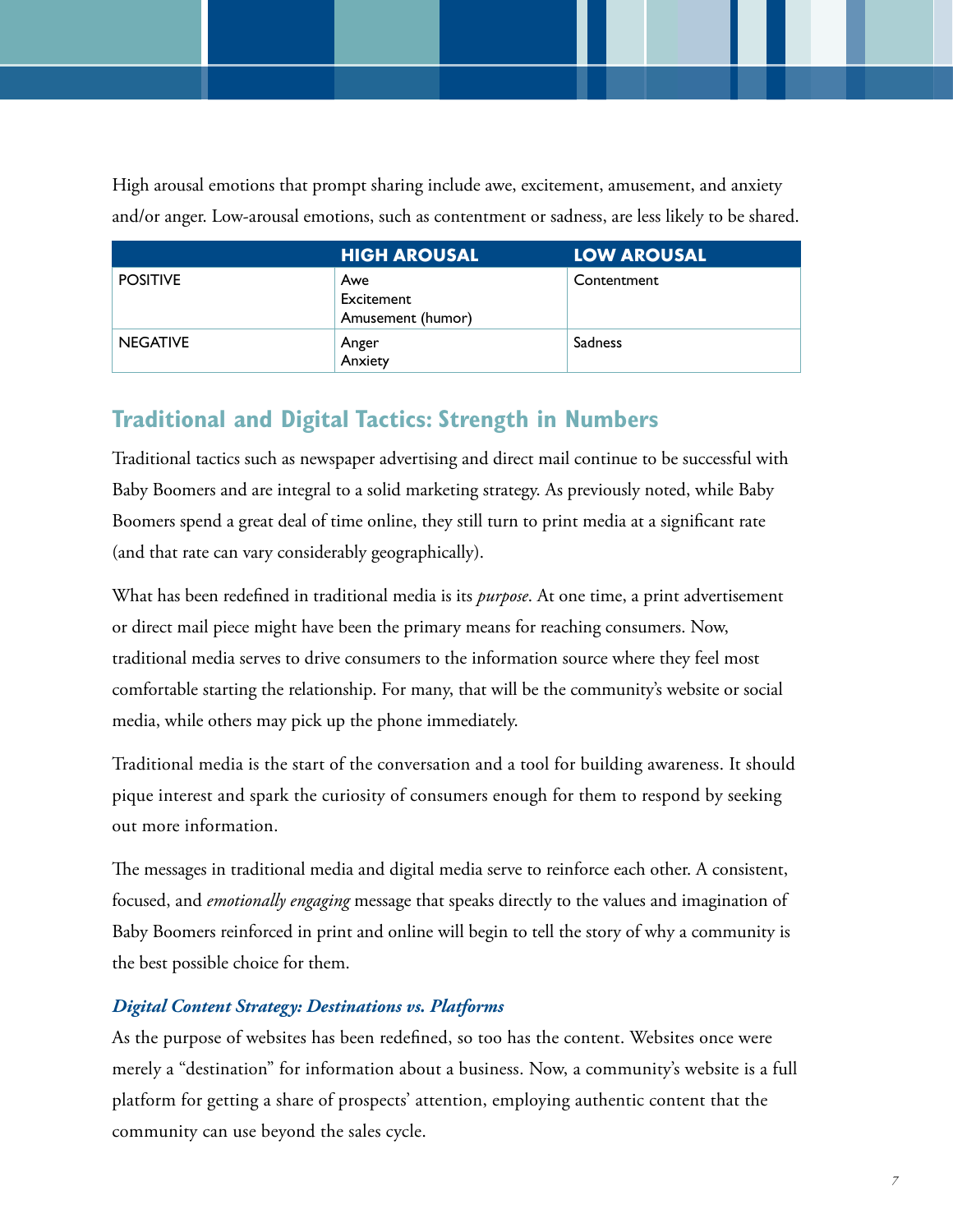A website's content encompasses written copy, images, videos, and downloads. The best content is based on solid research about what consumers want, and is continually refined based on qualitative and quantitative feedback from website and social media analytics, survey data, and focus groups. (See below, "Building A Story That Sells.") Evocative, informative, and personalized content drives every aspect of digital marketing. Content is the strongest driver of how a website will be found and shared by consumers, and the basis of a successful social media presence.

Content strategy must acknowledge the visitor's unique position when they arrive on the site: that they are likely beginning an intensive research process around a complex decision. Speaking to that decision-making process, the visuals and copy must be cohesive and well-structured, anticipating visitors' factual and emotional concerns.

Effective content is also efficient. A single image or short video can evoke powerful emotions and invite the visitor into the story of the community. These visuals are a critical part of setting the tone for the conversation, and answer questions that visitors have about the intangibles, like the feel of the community and whether they'll feel accepted there. At one time, a website was merely an online brochure; now it's a multimedia experience designed to start a conversation.

#### *Quality Content Is King In Modern SEO*

*8*

The three cornerstones of a successful SEO campaign are quality content, good technical construction (making it easier for search engines to navigate), and links to and from other quality sites.

Quality content stands alone as its own category, and it is also integral to the other aspects of SEO. Engaging and informative content that is well organized (for people and search engines) brings visitors to the site and keeps them there.

Quality content also creates opportunities for link building by partnering with other organizations. Partnering is an excellent opportunity for increased visibility. Successful partnerships might include reciprocal links, guest bloggers, and cross-promotions with related organizations (e.g. arts organizations with which they partner, advocacy groups).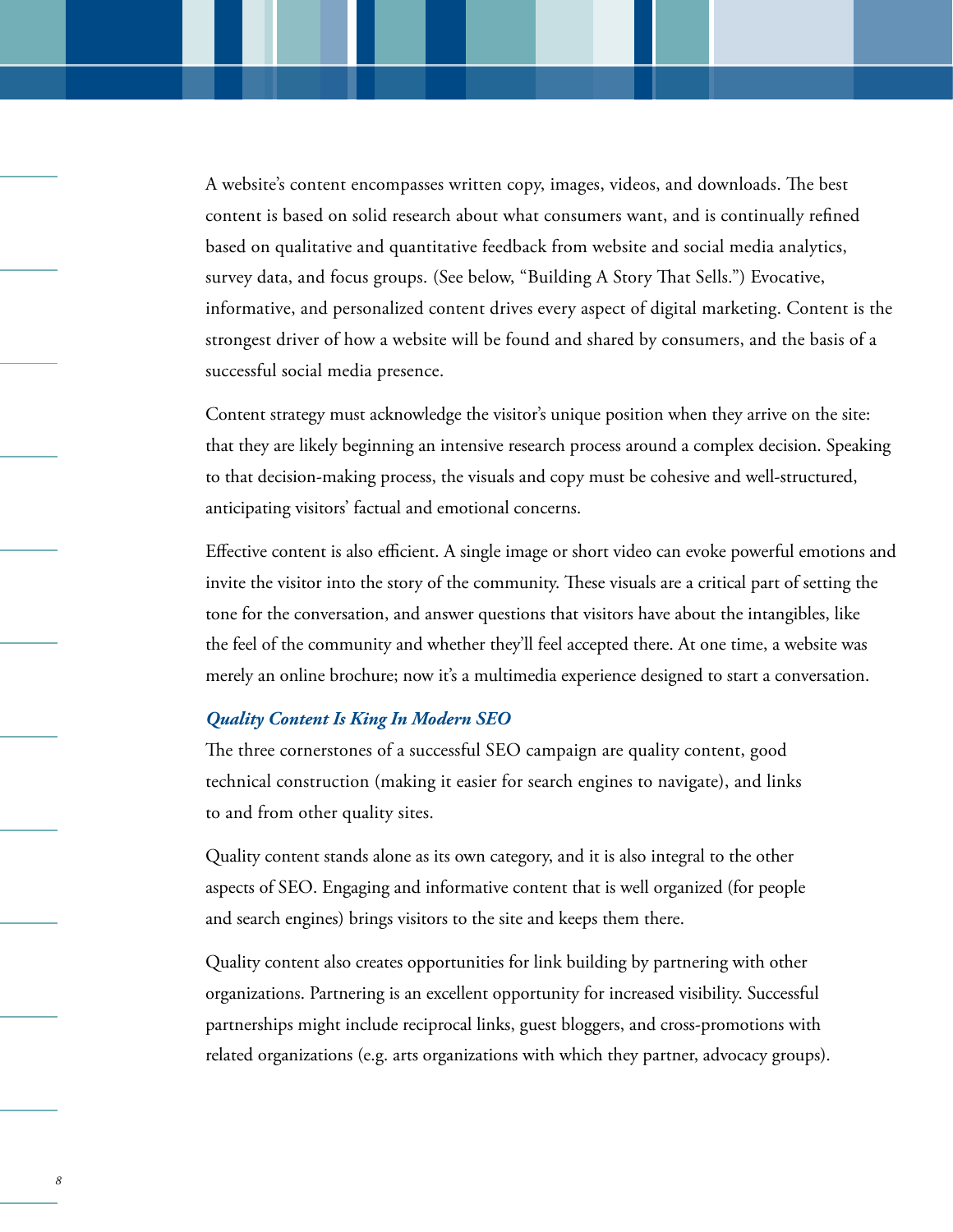#### **Website Preferences and Pet Peeves**

| <b>Popular Features</b>                |     |           |           |       |
|----------------------------------------|-----|-----------|-----------|-------|
| Easy Navigation*                       | 74% |           |           |       |
| Integrated Search*                     | 74% |           |           |       |
| Printer Friendly*                      | 67% |           |           |       |
| Links to Other Sites/Information (55+) | 40% |           |           |       |
| Text Resizer (55-64)                   | 22% |           |           |       |
|                                        |     |           |           |       |
| Video (55-64)                          | 19% |           |           |       |
| <b>Pet Peeves</b>                      |     | $55 - 64$ | $65 - 74$ | $75+$ |
| Requires Sign Up                       |     | 82%       | 77%       | 77%   |
| Navigation: Where do I go?             |     | 59%       | 61%       | 56%   |
| Can't find contact info                |     | 57%       | 64%       | 47%   |
| Need special apps                      |     | 54%       | 48%       | 30%   |

Source: Creating Results, LLC. "Social Silver Surfers"

\* Includes all respondents, ages 40+. Creating Results reports these preferences to be consistent across age groups studied.

## **Social Media**

Contrary to popular belief, **Baby Boomers spend more time consuming content online than Millenials and Generation X**. Twenty-five percent of Boomers consume more than 20 hours of content weekly, and 17% consume between 15–20 hours per week, significantly edging out Gen Xers and Millenials in both high-use categories.<sup>4</sup>

#### *"If content is worth sharing, consumers will become surrogate marketers."*

While they're online, Baby Boomers are heavy users of social media, and their numbers on social media are increasing rapidly. **In fact, 62% of people age 65+ who are online reported using Facebook in 2016, an increase of 14% from just the year before**. 5

Reaching Baby Boomers on social media is of utmost importance. Fortunately, social media marketing is designed for highly targeted and precise communication. Marketers are able to reach consumers based on age, location, and specific interests (that can imply home value and income level). This allows for delivery of highly personalized messages that get the attention of just the right prospects.

Baby Boomers are also the most likely generation to share content. **This is the great magic of social media: if content is worth sharing, consumers will become surrogate marketers.**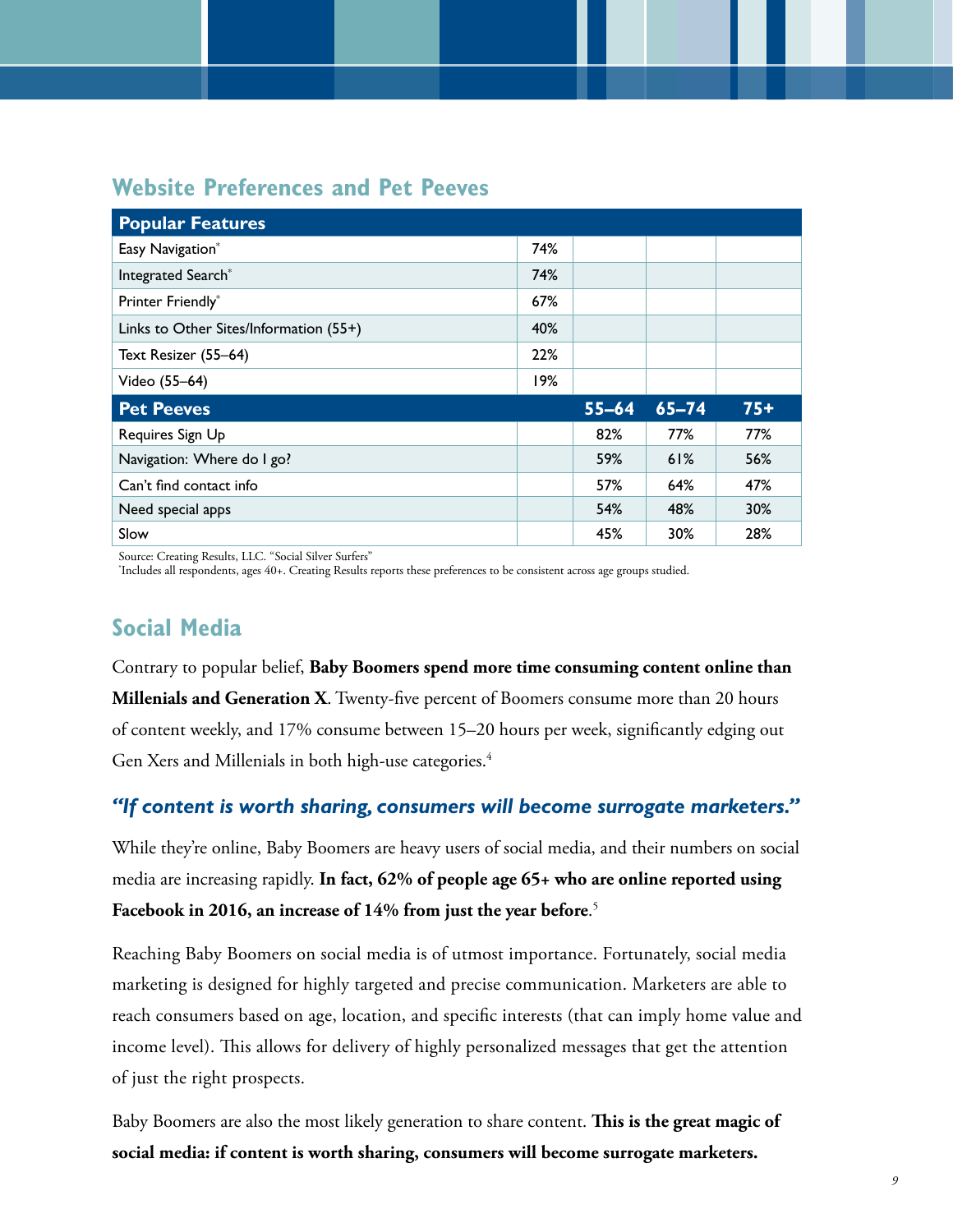#### *Internet Users 65+ on Facebook*

Source: Pew Internet Study, 2016 Update



#### *65+ Internet Users on Social Media*

Source: Pew Internet Study , 2016 Update

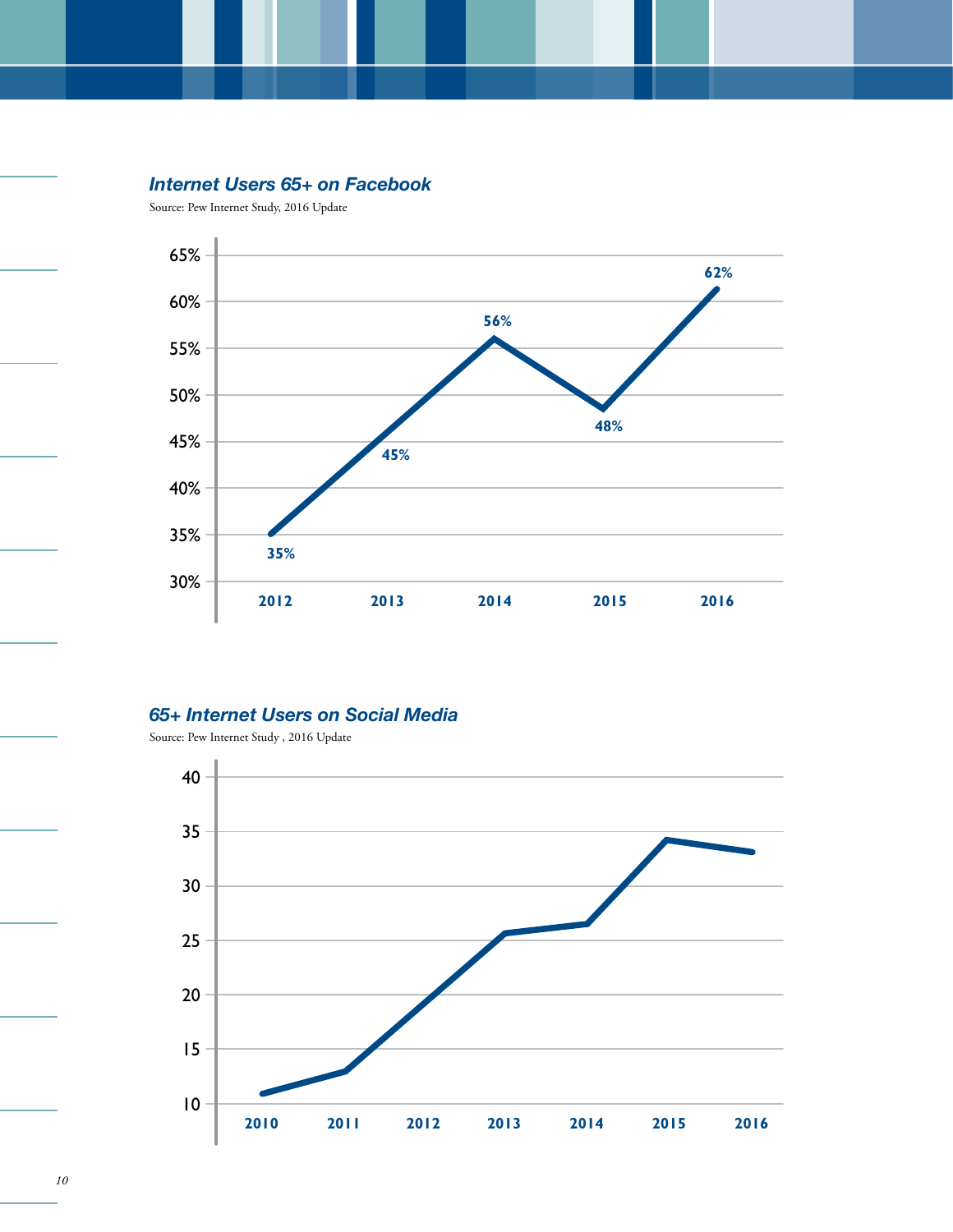### **Building A Story That Sells: Intersection of Qualitative and Quantitative Data**

Among the most exciting and useful changes in the marketing of senior housing is the sheer volume of data available to steer decisions, and the speed at which data is available.

An abundance of qualitative and quantitative data offers nearly instant feedback about the strength of the marketplace, the strength of a campaign, and direction for future efforts.

Traditional demographic data can show the depth of the market, but making the most of a deep market requires strong qualitative information as well. Smart marketers *must* know more.

To create a relevant, credible, and authentic marketing experience, marketers must tap the souls of their prospects to understand their emotions, create excitement and move them to act. There are an unprecedented number of tools to help gather and measure information, but humans act on emotion. The technology we have, ultimately, is measuring an *emotional* response.

A campaign that yields real, measureable results in terms of sales requires in-depth information about the consumer's interests, ideas about the industry, fears, desires and expectations.

These will be at the forefront of developing a story that creates an emotional response, influences consumer perceptions, and ultimately yields sales.

#### *A Fresh Look at Focus Groups*

Focus groups have long been a mainstay for gathering information about consumer preferences. As with other marketing practices, technology has changed the focus group, with tools for greater speed, precision, and flexibility.

The focus groups of today allow decision makers to gain key insights in a nanosecond, and to define the question even as they are getting the answer. While the technology for decision makers to observe focus groups has long been available, instant communication via text to a skilled moderator with a smartwatch can seamlessly steer the course of the discussion without interruptions that might influence the responses of the participants. Thus, the questions and responses are more nuanced and targeted than the focus groups of old.

As operators get to know their new market more deeply understand their stories, the marketing message will reflect their story back to them.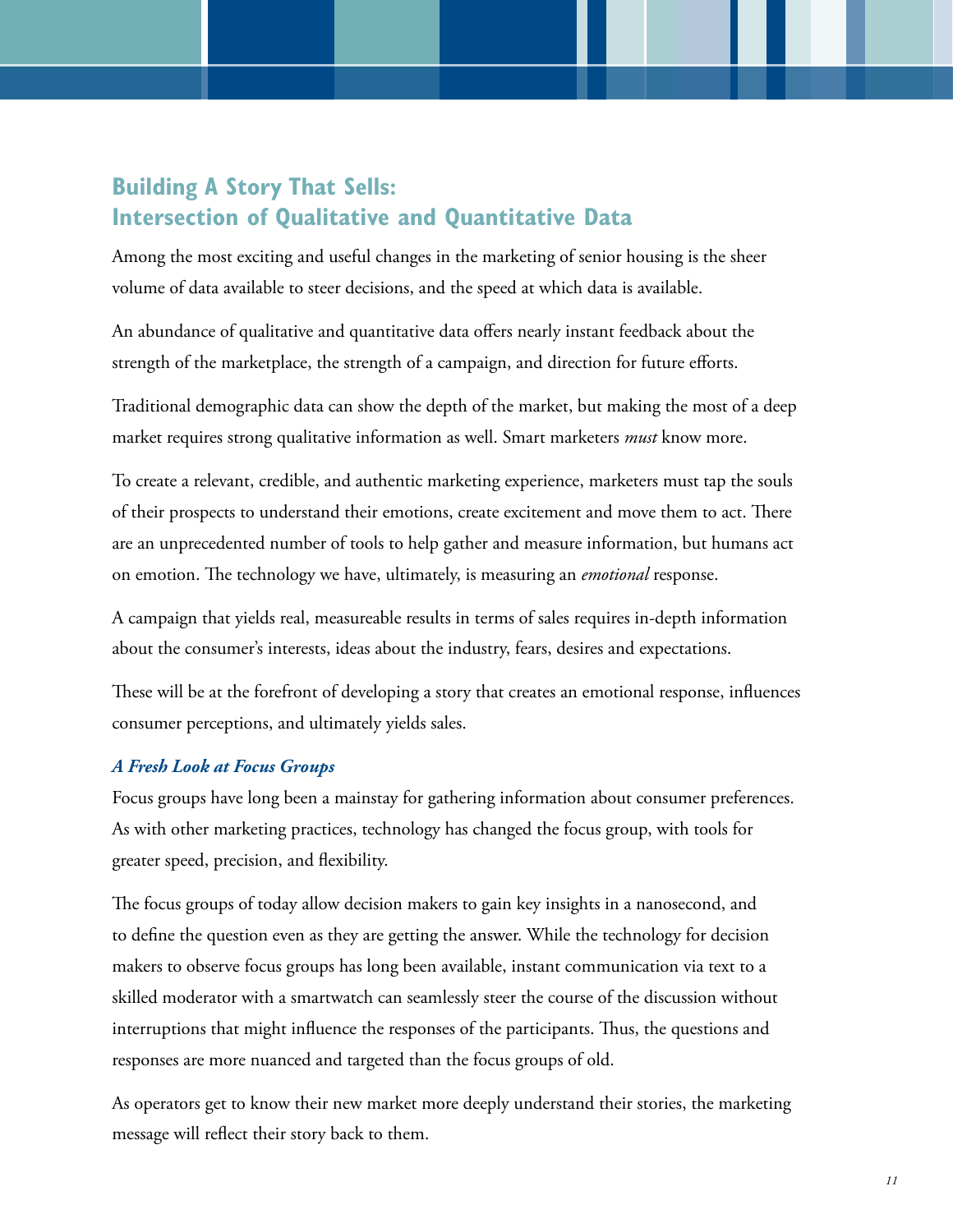#### *Survey Data*

A strong, well-constructed consumer survey in concert with focus groups yields quantitative data about consumer preferences and interest. Survey data can confirm focus group findings and identify areas for further exploration. Surveys of focus group members also provide information that participants may not be willing to share in a group.

Taken together, focus groups and survey data combine to steer powerful messages and the best use of vehicles for getting those messages into the marketplace.

#### **Website and Social Media Analytics**

Gathering solid consumer research data starts a rapid cycle of campaign development, testing, refining, deploying and retesting. The speed at which information is available allows for a dynamic marketing effort that responds to consumer preferences and behavior in real time.

Feedback, particularly from social media analytics, is nearly instant. Metrics such as likes, shares, and reach of a given post give quantitative information about the success of the campaign, its content, and which consumers in particular found it relevant or entertaining enough to share. Clicks from the post to the website can offer guidance about the utility of the campaign whether the post piqued interest in the community itself, or was more suited to awareness building. A review of comments offers qualitative information about viewers' emotional responses.

Website analytics also give insight into success of social media campaigns and outlets. Visits related a particular post or outlet that show strong engagement can be a measure of success.

Website analytics speak volumes about the relationship visitors are developing with a community online, from how they're finding the community to the kinds of information they're looking for, and areas about which they want more information.

Key metrics to investigate are how visitors are finding the site (including source, medium, and keywords), how long they're spending on the site, which pages they're visiting and for how long, and what they're searching for once on the site. While there are some benchmarks for these metrics, they can vary significantly and are best viewed as a trajectory of improved engagement over the long term.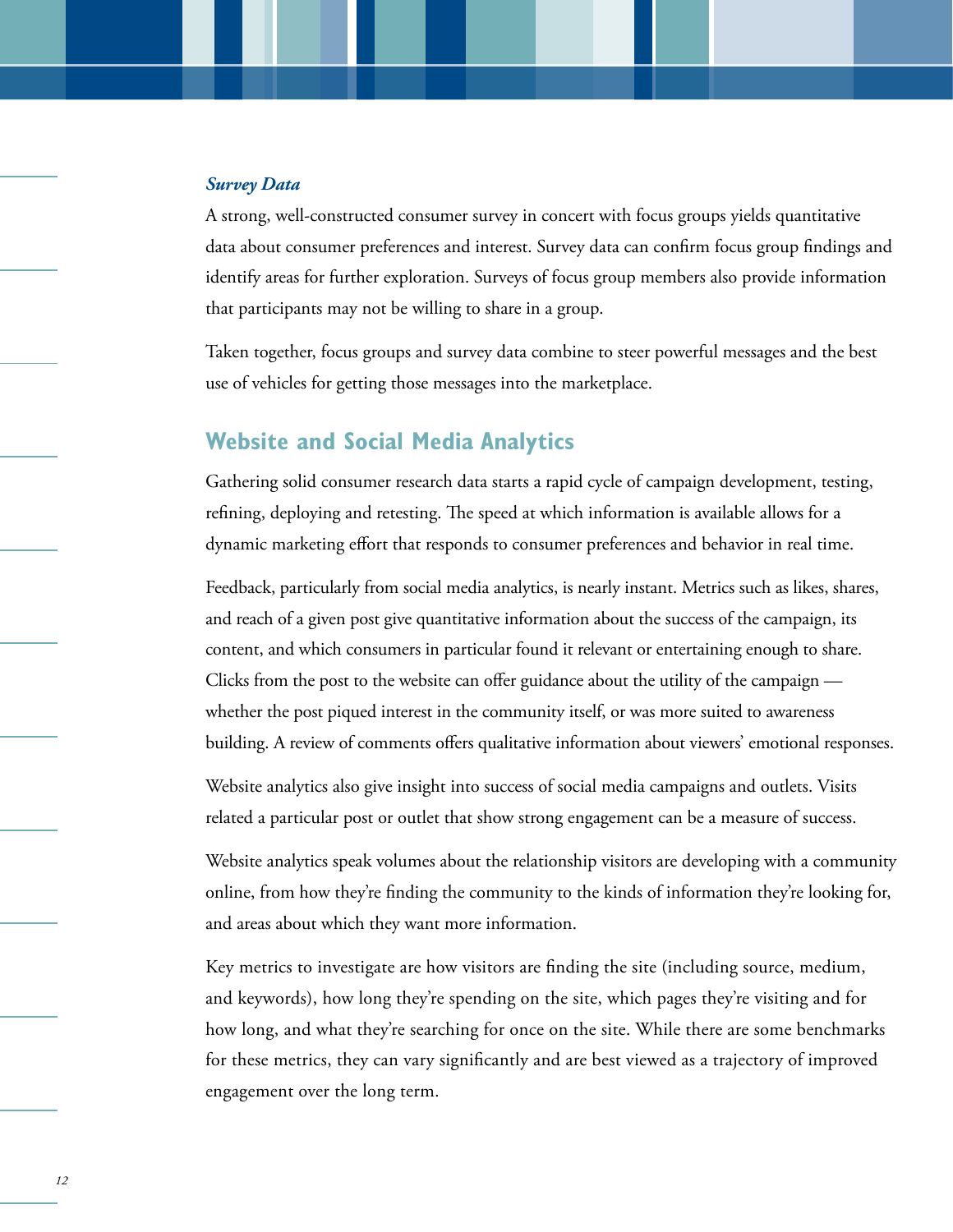#### **Using Social Media to Build Relationships**

Social media is a tremendously powerful medium among Baby Boomers. A strong social media strategy invites them in, keeps the community top of mind during the sales process, and ultimately converts followers into surrogate marketers.

Followers on social media can be a community's strongest allies and most powerful messengers. **Baby Boomers are the generation most likely to share content on social media.**<sup>6</sup>  **Their shared content is a new form of word-of-mouth referral.** 

When Baby Boomers share content, they're sharing it with their cohort: friends and acquaintances who share a similar demographics and world views. Building relationships via social media starts with giving consumers a reason to follow your community. Social media strategy should include:

- Useful content that anticipates the interests and values of the audience.
- Entertaining content that evokes emotion, whether funny, inspiring, heartwarming, or exciting.
- Content that invites people to interact, whether through contests, asking users to share their stories, or other means.
- Processes for keeping the conversation going, including consistent monitoring and responsiveness.
- Weekly (minimum) news stories about the community.
- Content that draws users to the community website.
- Overtures to influential bloggers to cover stories about the community.
- Dedicated time and resources to uncover stories at the community that seniors and families would find interesting. What is ordinary to the community may be novel to others.
- Participation in conversation by staff, residents, and family members (always being mindful that staff are fully trained on appropriate content).
- Consistent evaluation of analytics.
- Consistent refining of message and content based on analytics.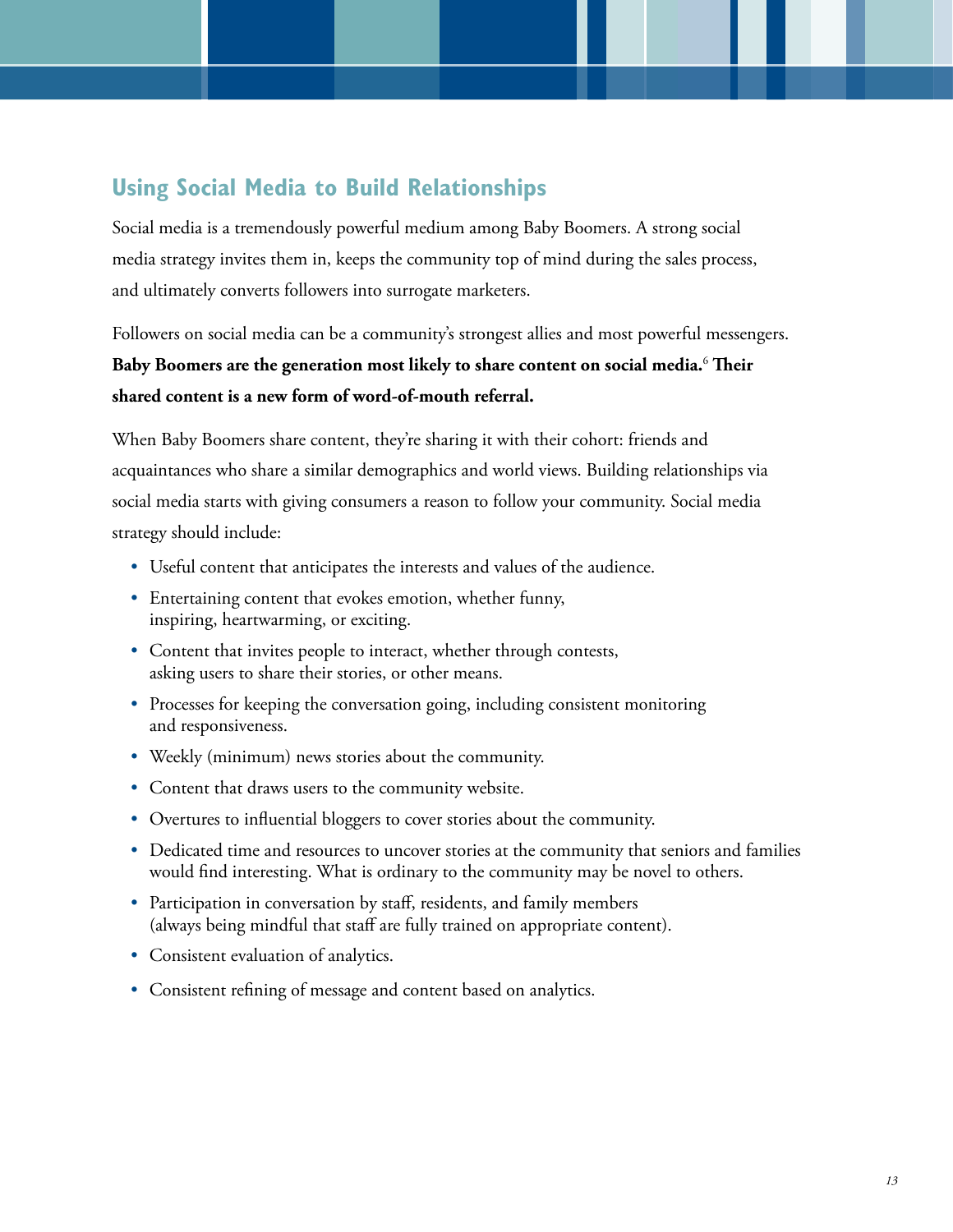#### **Video Rich Content**

Video is one of the most powerful means of storytelling. Video testimonials and resident stories instantly personalize a community's website, and generate a sense of connection and familiarity before prospects ever walk through the door.

Video is also highly sharable, and easier to offer than ever. While professionally produced content is important and should be included in any marketing budget, spontaneous video of special moments adds character and emotion to a blog or social media feed.

# **THE REDEFINED SALES PROCESS**

Marketing to Baby Boomers brings a more fully educated consumer to a community's sales staff. The sales process begins with a prospect who has been researching online and likely knows more about the community than the individual sales person knows about the prospect.

The sales process, then, must become personal quickly, going right to the prospect's unique emotional motivators, determining what matters to them, and steering the conversation to meet that need.

#### **Building a Relationship vs. Furthering the Sale**

As Baby Boomers take the first steps in the complex decision to move into retirement housing, the sales process must reflect their independence, individual aspirations, and high expectations for personalized service.

The most successful sales people build strong relationships with their prospects in person, over the phone, and by email, so that that they can learn about their prospects and speak their language.

A sales person who solicits and listens to the personal stories of prospects makes them feel valued and understood, and reveals their motivations, values and priorities.

Once the motivations are understood, offering stories about their personal experience with residents who have moved into the community conveys the specific facts of the community that will excite the prospect enough to take the next step. In this way, **the sale is furthered by deepening the relationship.**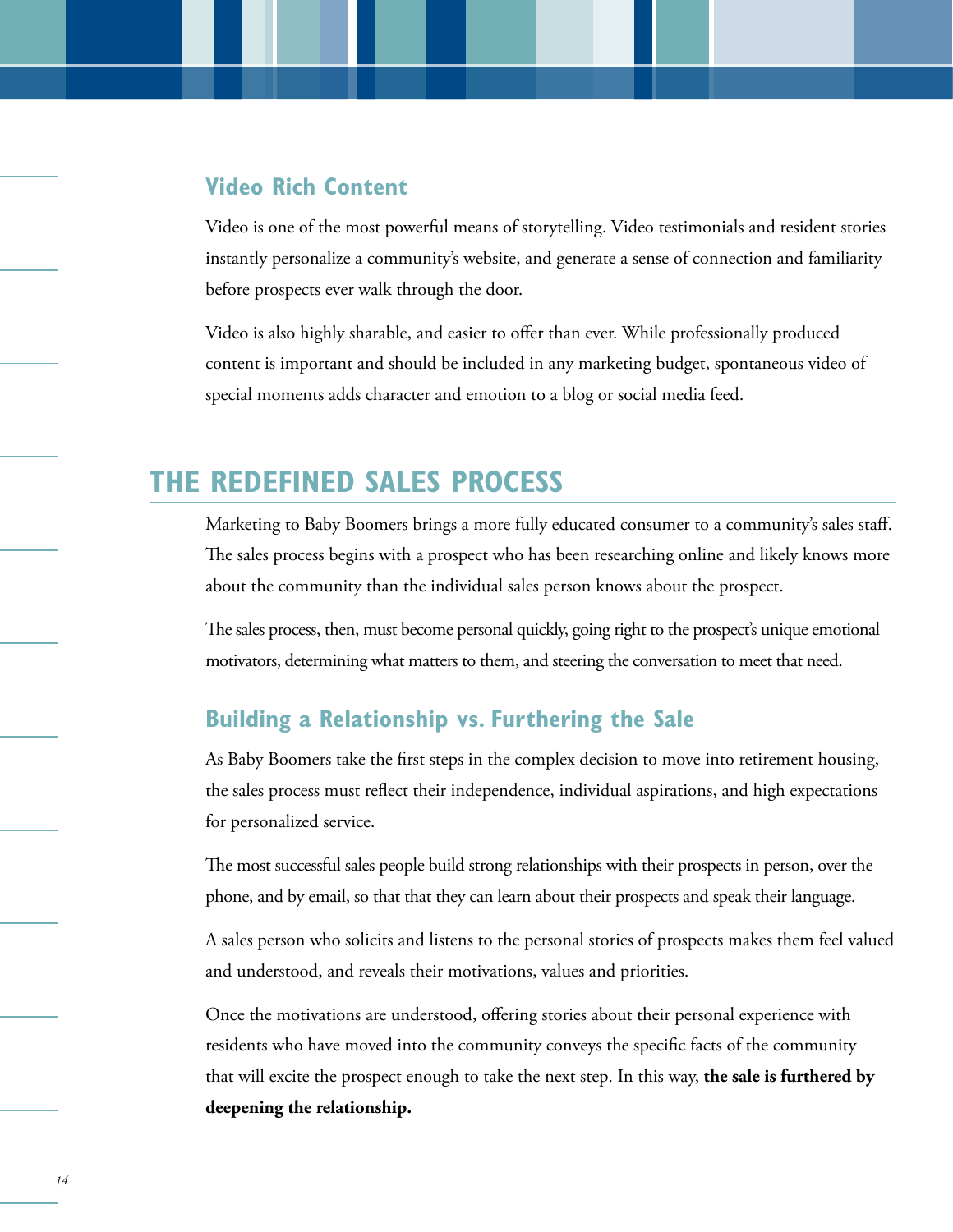#### *"Stories are facts wrapped up in a narrative."*

For example, a marketer might relay the story of a resident who was reluctant to sell her big home, but after moving to the community was able to fulfill her dream of writing a novel. The fact of having more time with a maintenance-free lifestyle is embedded in the story, and prospects can emotionally rehearse having greater freedom to pursue their goals.

#### *"A story is the only way to activate parts of the brain so that a listener turns the story into their own idea and experience."*

With a generational bent toward individualism, Baby Boomers will resist a "hard sell." The impetus to make a move must feel natural and self-directed, and this form of rehearsal in storytelling is the most direct route. According to Uri Hasson, a researcher from Princeton University, a story is the only way to activate parts of the brain so that a listener transforms the story into their own idea and experience.<sup>7</sup>

#### **Looking Ahead**

Marketing to Baby Boomers in the coming years will be characterized by redefinition: Baby Boomers redefining themselves in retirement, the industry redefining its products to meet their needs, and redefining the terms used to describe those products.

As this generation continues to reach retirement age in unprecedented numbers, they are not content merely to ride off into the sunset as their parents and grandparents did. This generation challenges ideas about retirement, and the marketing to drive their decision-making must meet those challenges head-on. That means deepening relationships online and offline through solid, consistent research that evolves into highly targeted, inspiring marketing practices that feel authentic, personalized and natural.

Our industry is on the cutting edge. There is so much information and so many opportunities, and it is changing as we speak! The basic principals of marketing — knowing the industry, and knowing the clientele — come with experience. To succeed in the future, those principles must be meshed with the latest and most relevant research every day, consistently refining and redefining messages and practices.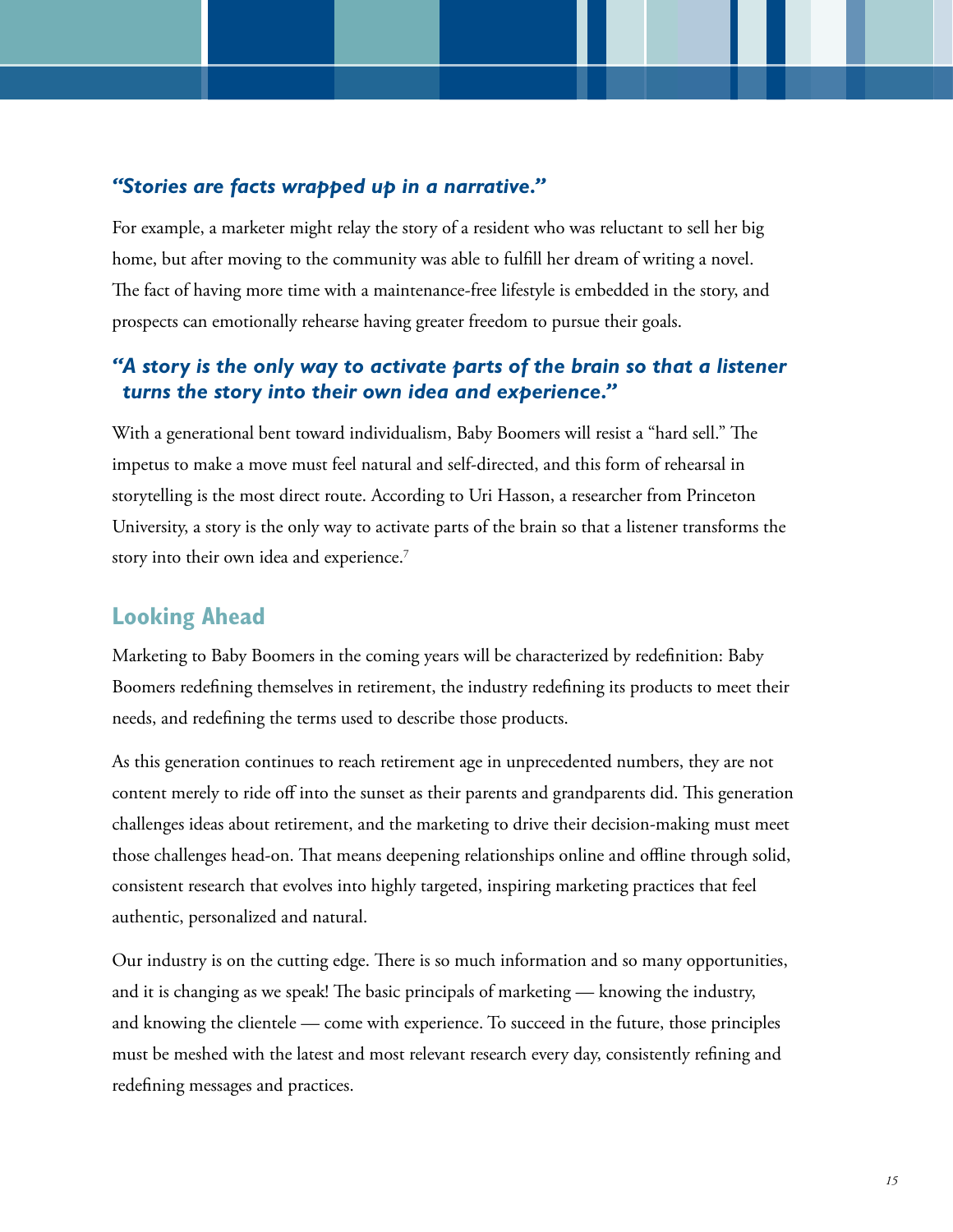## **ENDNOTES**

- 1 "Your Brain On Fiction," March 17, 2012, http://www.nytimes.com/2012/03/18/opinion/sunday/the-neuroscience-of-your-brain-on-fiction.html
- <sup>2</sup> Jeremy Hsu, "The Secrets of Storytelling: Why We Love A Good Yarn," Scientific American Mind, August/September 2008, 51.
- 3 Jonah Berger, *Contagious: Why Things Catch On* (Simon & Schuster, 2013), 11.
- 4 "Infographic: How Millennials, Gen Xers, and Boomers Consume Content Differently," May 19, 2015, https://contently.com/strategist/2015/05/19/ infographic-how-millennials-gen-xers-and-boomers-consume-content-differently/
- 5 "Social Media Update 2016," November 11, 2016, http://www.pewinternet.org/2016/11/11/social-media-update-2016/
- <sup>6</sup> "Infographic: How Millennials, Gen Xers, and Boomers Consume Content Differently," May 19, 2015, https://contently.com/strategist/2015/05/19/ infographic-how-millennials-gen-xers-and-boomers-consume-content-differently/
- <sup>7</sup> "This Is Your Brain On Communication (Subtitles and Transcript)," May 2016, https://www.ted.com/talks/uri\_hasson\_this\_is\_your\_brain\_on\_ communication/transcript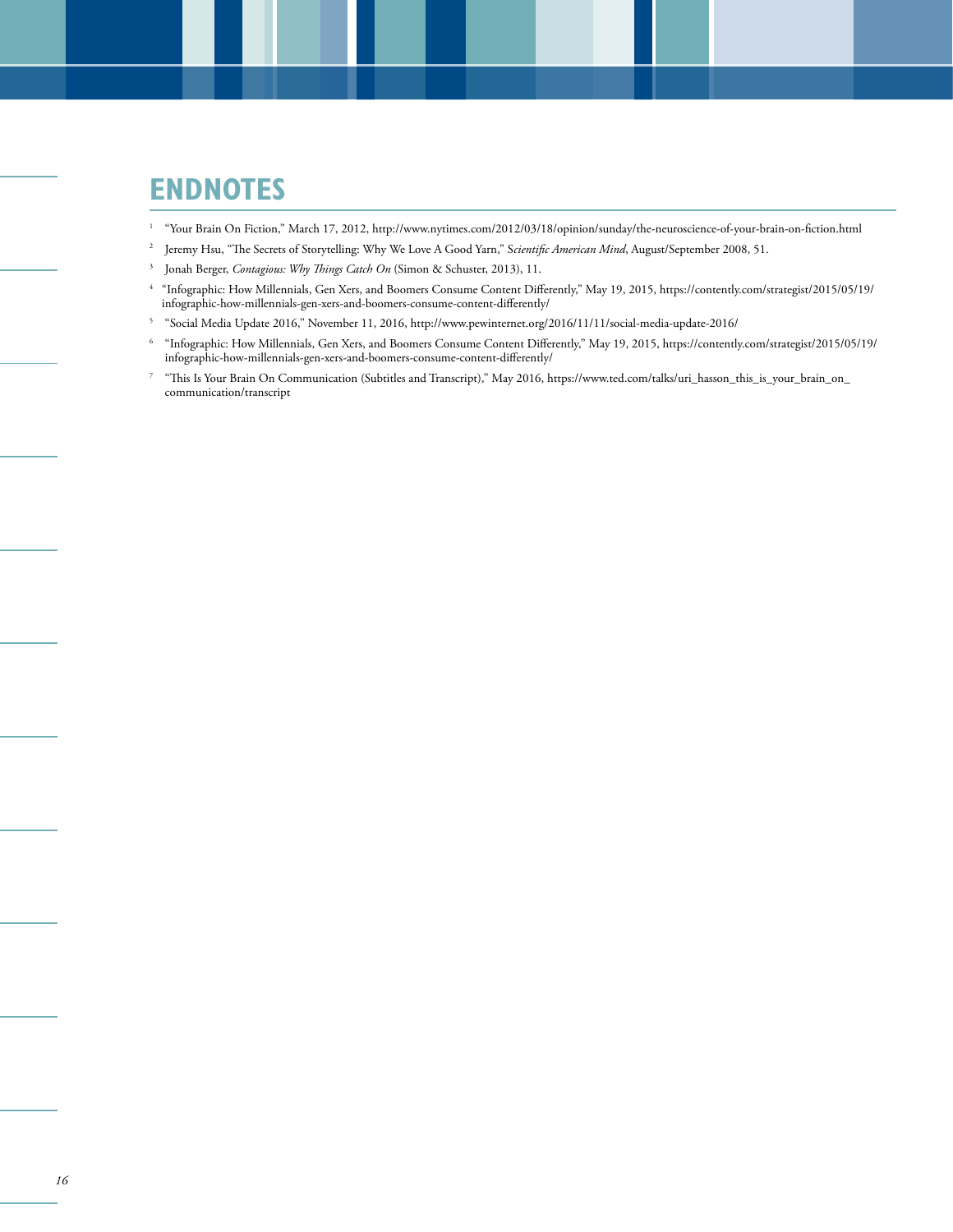#### **ABOUT THE AUTHOR**

#### **BARBARA KLEGER**

Barbara Kleger has been serving the senior housing industry since 1978 when she was Vice President of a public company that developed Continuing Care Retirement Communities. She has expertise in strategic planning, consumer research, and marketing solutions for the mature market. Ms. Kleger co-authored the *Senior Housing Marketing Specialist* certification courses for both retirement communities and assisted living residences, and was among the first in the country to be recognized as a Certified Active Adult Specialist in Housing. She has been a certified teacher for these courses and has lectured throughout the United States.

Barbara was involved in several White House Conferences On Aging and has received numerous distinguished service awards throughout her career, including the prestigious National "Icon of the Industry" award from the National Association of Home Builders 55+ Housing Council. This coveted honor recognized her as an outstanding industry leader who has made a lasting impact on the senior housing industry. A graduate of Temple University, Ms. Kleger began her career as an auditor with the United States General Accounting Office. During the past three decades, she has served over 350 clients/communities and surveyed over 1 million households and has been instrumental in the development or purchase/sale of numerous communities, surveyed. Ms. Kleger is a sought after speaker and has led focus groups and seminars for developers, architects, investors, health care providers, seniors and baby boomers throughout the United States, Canada, Mexico and England.

#### **BARBARA KLEGER**

**Kleger Associates**, a division of KD Partners, LLC 226 W. Rittenhouse Square #3010 | Philadelphia, PA 19103 T 215-893-3635 | Fax 215-689-3638 | barbara@klegerassociates.com